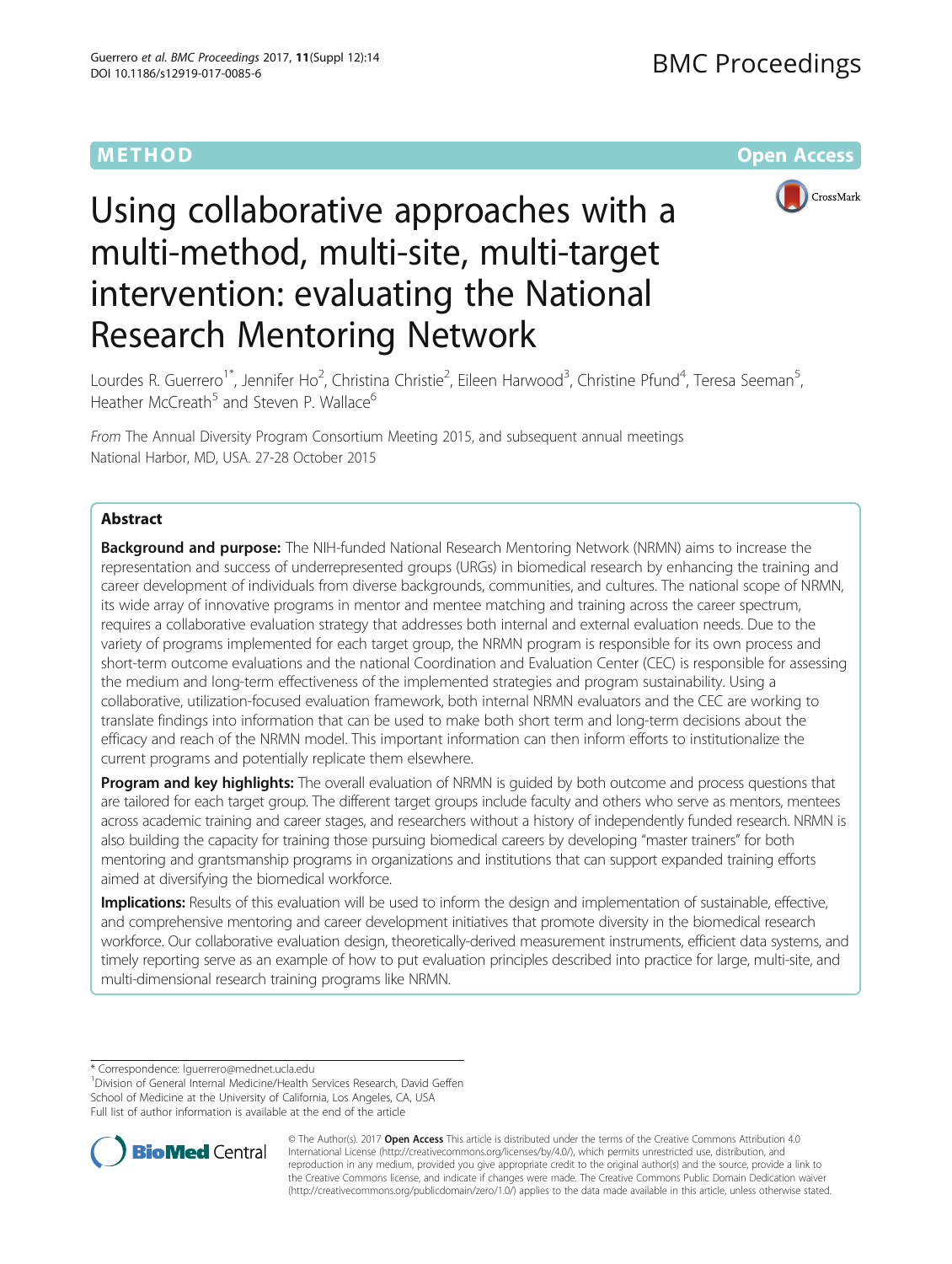### Background

The overall goal of the National Research Mentoring Network (NRMN) is to increase the diversity of the biomedical research by enhancing mentorship and career development of individuals from diverse backgrounds, communities, and cultures. The NRMN implements a complex set of interventions and delivery mechanisms to reach trainees, educators and researchers in biomedical disciplines across the United States to improve their skills as mentors and mentees, and their ability to be effective grant proposal writers. The long-term goal is to increase the number of individuals from underrepresented groups (URGs) who become NIH funded researchers [\[1\]](#page-7-0). We have adopted the URG terminology used by NRMN since the NIH priorities for diversifying the research workforce include individuals from underrepresented racial/ethnic minorities, persons with disabilities, and individuals from other disadvantaged backgrounds, such as low-income families [\[2](#page-7-0)]. Evaluating the efficacy and reach of NRMN programing in the short and long term is critical as it informs which interventions NIH and other research organizations can use in their efforts to diversify of the research workforce.

The innovative format, complexity of activities, and national scope of NRMN activities require a coordinated evaluation to determine the effectiveness of strategies and sustainability of the efforts. This evaluation is especially important given the limited empirical evidence on the value of mentoring programs specifically in higher education and the challenge of measuring theory-informed short-term outcomes [\[3\]](#page-7-0). This article describes the early-stage development and implementation of the collaborative evaluation plan for the NRMN, the results of which will be critical to understanding how to improve mentoring and professional development for URGs, and, in turn, support their sustained biomedical research career success.

The National Institutes of Health Diversity Program Consortium (NIH DPC) is the national collaborative under which the NRMN, as well as the Coordination and Evaluation Center (CEC) at UCLA, were established. The overall Consortium-Wide Evaluation Plan (CWEP) Hallmarks of Success (both short and longer-term outcomes of the project) [[4](#page-7-0)], and NRMN and CEC logic models were used to guide the evaluation plan for NRMN. NRMN program evaluators and CEC evaluators developed this plan collaboratively over time. NRMN principal investigators and their internal evaluation team worked together with the CEC to ensure that the CEC plan and its implementation reflected the interests and focus of both the NRMN and CEC, covered both shorter-term and longerterm outcomes, and that relevant evaluation activities were incorporated into the broad Consortium-wide evaluation plan. The nationwide scope of NRMN, its organization into multiple cores with diverse activities, and the high level of

research expertise on specific activities in each NRMN core led the consortium to design the external evaluation as a sequential process rather than a more traditional overlapping process. That is to say, conventionally an external evaluator would examine a project simultaneously with any internal program evaluation, with each having different foci. The CEC's evaluation of NRMN, on the other hand, is tightly coordinated over time. The CEC has worked with NRMN to assure that their short-term evaluation metrics include participant data needed for longer-term follow-up and at the completion of their program the NRMN hands off participants' baseline data to the CEC for the longerterm component of the evaluation.

The evaluation of the NRMN outcomes is guided by both process and short-term outcome questions. Representative short-term questions to be answered by NRMN evaluators include: What strategies are used to promote the value of mentoring and the NRM network nationwide? What immediate and short-term changes in participants result from exposure to NRMN programs (e.g. access to new mentors, improved mentoring relationships, improved grantsmanship skills, increased self-efficacy, etc.)? Does the reach of NRMN meet, exceed, or fall short of delivering outcomes necessary to make significant contributions to the broader, long-term NRMN goal of diversifying the biomedical workforce?

Longer-term questions to be answered by CEC evaluators include: What is the effect of NRMN participation on medium-term predictors of long-term success as NIH-funded researchers (e.g. grant submissions, published research articles, career advancement), especially for those from URGs? Does the effect of NRMN programs on participants (e.g., mentoring and grant writing skills) continue over time? How well do the various programmatic components of NRMN interact with each other and how does this impact program capacity, success, and sustainability? These evaluation questions were drawn from an integrated logic model developed by NRMN (Table [1\)](#page-2-0) and the relevant DPC Hallmarks of Success, as well as the required outcomes in the NIH Request for Application.

#### Evaluation approach

The NRMN evaluation is characterized by its utilizationfocused approach [\[5, 6](#page-7-0)], fulfilling one of the CEC's fundamental roles in turning data into information that can be used to inform decisions across the Diversity Program Consortium, as well as being an important source of information for NRMN program leadership and NIH (i.e., decision makers) [\[7](#page-7-0)]. This approach offers a set of principles for conducting evaluations that support data-based decisions and promote individual and organizational learning. To foster meaningful use of data within NRMN, a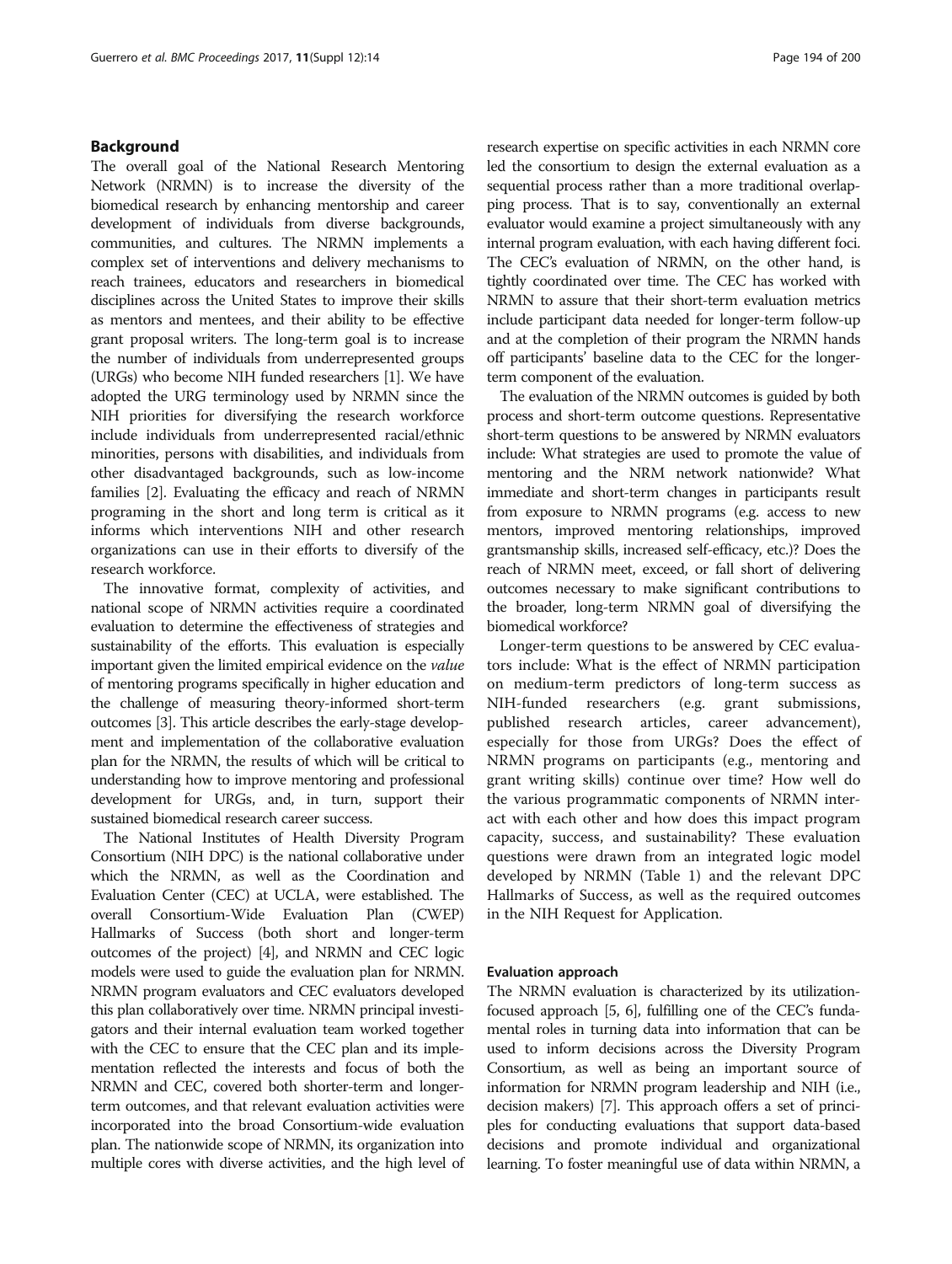concerted effort is made to engage users of evaluation data and findings.

To facilitate organizational learning, NRMN established an evaluation team, which is comprised of approximately 12 to 15 representative members from across the NRMN network plus members of the CEC evaluation team. This team is highly collaborative and brings together a community of researchers who listen, contribute to, critique, and advance the evaluation work including developing strategies to promote use of the evaluation and its findings.

To support active use of information by program leaders and implementers, the evaluation is focused on addressing questions related to mentor and mentee skills, research self-efficacy, trainee experiences and early-career research outcomes. A common set of shared measures was identified for use by all program components so that data are used to inform both the short and long term evaluation questions. These shared measures are compiled in an NRMN Measurement Library developed by members of the NRMN Evaluation Team. To promote use, performance metrics are not only reported and/or made available to all stakeholders (i.e., NRMN program leaders, CEC evaluation team members and the DPC Executive Steering Committee), but are the basis for evaluation project data gathering and analysis discussions. Presentations and discussions regarding both the short term and long term evaluation activities and emerging findings are embedded within annual consortium-wide meetings, biannual NRMN Key Personnel Meetings, and bimonthly NRMN Evaluation Team meetings, as well as a variety of program-level meetings that occur across NRMN's national network. NIH program representatives participate in many of these meetings and events, providing continuous input concerning performance metrics that are important to NIH stakeholders. The NRMN and CEC receive funding through a cooperative agreement with NIH, which provides much greater sponsor involvement in program implementation and evaluation than in traditional research or training grants. This coordinated effort assures that measured and tracked evidence and outcomes meet the needs of program administrators, as well as external stakeholders including NIH.

Alongside a collaborative, utilization-focused approach, the national NRMN evaluation intentionally looks at context for the evaluation. In this way, the NRMN evaluation recognizes the central role of contextually-defined values and beliefs held by program stakeholders and their program evaluators [\[8](#page-7-0)]. By paying attention to the context in which the evaluation will be conducted (for example, in asking what are the stories of communities and people participating in NRMN, and who is telling them), the NRMN evaluation is designed to yield an accurate, valid, and grounded understanding of what is and who are being evaluated [[8](#page-7-0)]. This contextually-responsive position, coupled with the utilization focused evaluation approach complement overall Consortium goals, ensuring that

<span id="page-2-0"></span>Table 1 NRMN Integrated Logic Model

| Program Components Goals                                      |                                                                                                                                             | Key Program Outputs                                                                                                                                                                                                                                     | Key Short-term Outcomes                                                                                                                                                                                                                                                                                                                                                      |
|---------------------------------------------------------------|---------------------------------------------------------------------------------------------------------------------------------------------|---------------------------------------------------------------------------------------------------------------------------------------------------------------------------------------------------------------------------------------------------------|------------------------------------------------------------------------------------------------------------------------------------------------------------------------------------------------------------------------------------------------------------------------------------------------------------------------------------------------------------------------------|
| Match/link mentees<br>to mentors and<br>coaches               | Increase access to<br>mentoring across all<br>career stages                                                                                 | Number of mentors and mentees<br>engaged in mentoring relationships<br>Number of mentors, mentees,<br>coaches matched through NRMN<br>Number of mentors and mentees<br>engaged in MyNRMN                                                                | Increased number and diversity of individuals<br>engaged in mentoring relationships<br>Increased size of mentoring networks for<br>individuals and groups                                                                                                                                                                                                                    |
| Train mentors,<br>coaches & mentees                           | Train and certify mentors<br>Train grant writing coaches<br>Train mentees<br>Improve cultural<br>responsiveness in mentorships              | Number individuals recruited, trained<br>Number individuals certified<br>Number of evidence-based.<br>career-stage-tailored training programs                                                                                                           | Increased # of trained mentors and coaches<br>available to work with individuals at all career<br>stages in the biomedical research field<br>Increased quality of culturally-sensitive<br>mentoring and coaching of individuals across<br>career stages at an increased number of<br>US colleges and universities                                                            |
| Refer mentees<br>to career and<br>research resources          | Increase access to research<br>resources and career<br>development opportunities                                                            | Number of organizations partnering<br>with NRMN to provide career and<br>research resources to NRMN trainee<br>and mentee participants<br>Number of resources offered through and<br>in partnerships with NRMN<br>Number of individuals using resources | Increased access to career-enhancing resources,<br>offered through and beyond NRMN offerings, by<br>a diverse population of individuals and higher<br>education institutions<br>Increased size and quality of a network of<br>organizations, associations, and qualified mentors<br>and researchers committed to ensuring<br>long-term diversity in the biomedical workforce |
| Promote the value<br>of career mentoring<br>across the nation | Partner with professional<br>societies and organizations<br>Increase awareness at<br>all levels: individuals,<br>institutions, associations | Number professional societies and<br>organizations partnering with NRMN to<br>promote career mentoring<br>Number of entities promoting mentoring<br>and NRMN                                                                                            | Increased recognition at colleges/universities of<br>the value of mentoring for diverse workforce at<br>all career stages<br>Increased national level recognition of efforts to<br>diversify the US biomedical workforce achieved<br>through NRMN career and grant writing<br>mentoring and coaching                                                                         |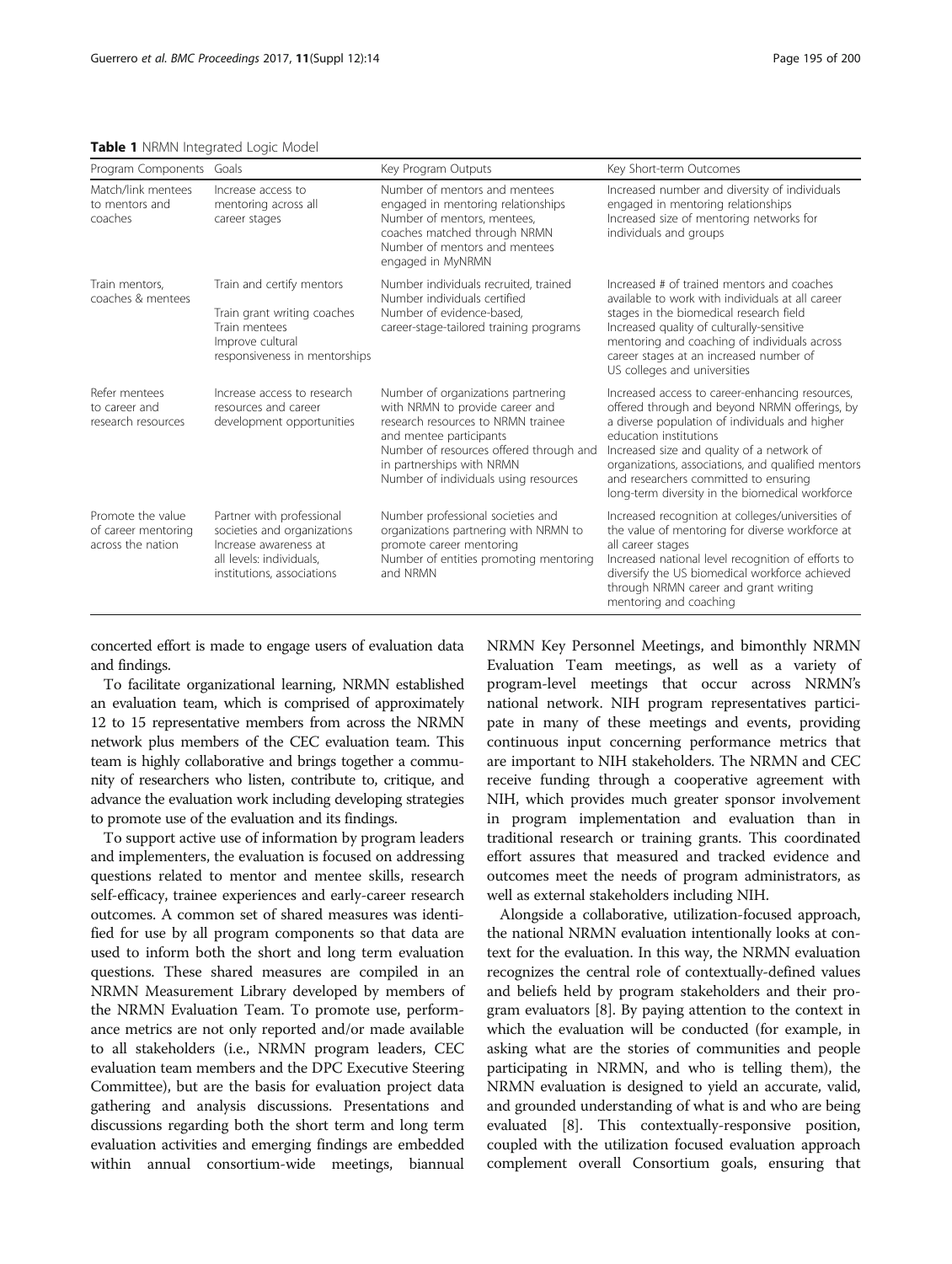evaluation stakeholders and participants see themselves as appropriately reflected within the evaluation and central as the ultimate users of its findings.

### Description of the collaborative evaluation design and methods

The NRMN evaluation employs a multi-and mixed methods process and outcome design that includes standard assessment surveys, observations, quasi-experimental, and longitudinal methods. Basic participant demographics and background information include information collected through the NRMNet portal and registration system. Administrative and process outputs, and participant shortterm outcome measures are tracked by NRMN program staff and/or evaluators across NRMN in a variety of data systems created during the program's start-up stage. These measures cover some of the following outputs for programs and participants: program created (descriptions) and events offered (types, description, location, start/end dates, expected/actual enrollment counts, and, for many, participant rosters); pre−/post-intervention metrics related to satisfaction, skills, self-efficacy, planned or actual self-reported changes in participant behavior (where applicable), and, for early career researchers in the grant writing programs, measures of change over time over up to 18 months post training to identify grants written, submitted, revised, abandoned, awarded, and resulting research publications within that timeframe.

Longer-term outcomes that are included among the Hallmarks of Success will be tracked over time by the CEC. Hallmarks that apply to NRMN include increased research productivity (as measured by research grant submissions and peer-reviewed publications of earlycareer faculty and post-doctoral trainees), the improved and sustained perceptions of self-efficacy of trained mentors and early career researchers, and the increased availability of trained mentors for mentees across the country. Additionally, several longer-term outcomes address NRMN's impact on institutionalization including indicators of program sustainability and the formation of durable networks and partnerships. These data will initially be collected in conjunction with the NRMN's process evaluation and then the CEC will continue to collect relevant data for long-term outcomes.

NRMN's primary targets are early career professionals (post-doctoral and junior faculty) as well as postsecondary students (undergraduate through doctoral) who are training for, or are engaged in, biomedical research studies or careers, as well as those mentoring these students and early career researchers. Secondary targets are those who can serve as trainers and coaches to the primary targets. Hence, NRMN's primary participants engage in

Mentorship has been defined as a reciprocal, dynamic relationships, between mentors and mentees that promote the satisfaction and/or development of both [[9](#page-7-0)]. A mentor has also been defined as a person who is assigned to work with you on research or who is responsible for providing direction to you, supervising you, helping you, answering your questions, etc. For the CEC, a mentor is someone who provides guidance, assistance, and encouragement on professional and academic issues. For NRMN, mentors are also those advising or coaching mentees in grant writing development and/or career planning. Mentors and coaches can be engaged in a variety of relationships with mentees, including as peers, informally and informallylinked and formally defined relationships. The CEC defines mentees as someone who receives guidance or assistance from a mentor. NRMN defines mentees as those seeking and receiving the "(1) personal and professional competencies necessary to define their career goals, (2) experience needed for realizing their career goals, and (3) ability and opportunity to progress toward their chosen career goal" [\[10\]](#page-7-0). The CEC and NRMN use slightly different definitions for mentors and mentees for accountability and reporting purposes, as the NRMN short-term evaluation needs to account for participation of individuals in designated roles and the CEC evaluation is more focused on the long-term effects of the programs.

NRMN participants are identified from those who register on the NRMNet web portal, which is the common registration site for all NRMN programs. Registrant lists include contact information and basic demographics for the wide range of persons interested in NRMN and its events and activities. Where it is gathered, baseline and immediate post-program assessments for event participants is provided by NRMN for CEC's follow-up analysis. As part of the collaborative process, some of the individual programs modified their initial data collection protocols to enable the CEC to conduct an individual-level longitudinal follow-up.

The CEC will maintain a sample of program participants who are primary targets, with the periodic addition of new registrants. The evaluation challenge is to identify similar persons matched across different types of institutions nationally who did not participate in the NRMN programs. In educational programs, in particular, it is important to distinguish changes in skills and career standing that follow an intervention from changes that would have occurred without the intervention. To best construct a quasi-experimental control group for the selfselected, heterogeneous participants in NRMN programs, we sample others who registered on the NRMN web portal whose career stage and discipline are similar but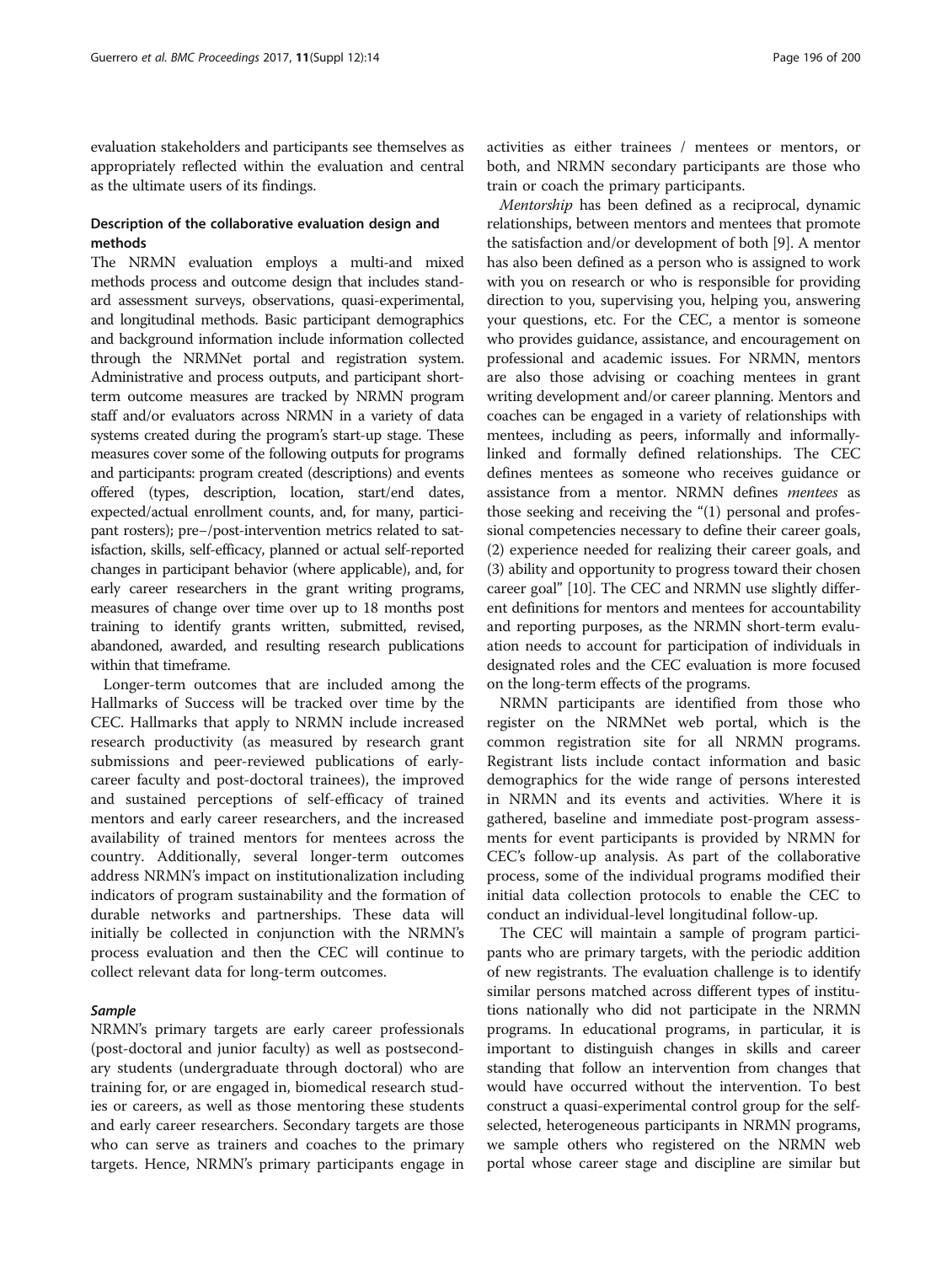who, for whatever reason, did not participate in the target NRMN programs and events (see Sorkness et al., this volume for a full description of NRMN activities). This group is likely to have a similar level of interest in biomedical career development as NRMN participants, but were unable to participate or discouraged from participating in the trainings. Along with those who only participated in one NRMN program or event (e.g. early career researchers who completed mentor training but not grantsmanship training), this approach yields several samples of *unexposed* individuals from a range of institutions that can be compared to individuals who engaged in multiple specific NRMN activities.

In addition, the CEC has also innovated by asking the NRMN respondents to nominate two of their mentees for a brief follow-up on mentoring. These nominees are kept in a separate file and retained only if they agree to participate in a survey, at which point they become part of a mentor-mentee dyad for tracking over time. This pairing allows the CEC to track career trajectories of mentees with NRMN trained versus those with similar mentors without NRMN training to identify the value added by NRMN versus other training versus no mentor training.

The CEC and NRMN identified short and long-term outcomes, indicators and measures critical to the evaluation of network activities, and observable changes in participant experiences with mentoring, such as improved access to mentoring relationships, increased confidence in pursuing biomedical careers and in preparing and submitting grant applications. Measures were based on theories, evidencebased models, and validated instruments to explain and describe biomedical research career persistence across diverse groups with an emphasis on measures most likely to be affected by the interventions, such as satisfaction with mentoring, increased science identity, higher self-efficacy and enhanced research productivity (e.g. published articles, grants). A measurement library, developed and maintained by the NRMN evaluation team for use across NRMN activities, is being used to facilitate the use of common, evidence-based metrics across the program [\[11\]](#page-7-0). To collaboratively guide the evaluation process, NRMN activities and outcomes were mapped to Consortium Wide Evaluation Plan (CWEP) outcomes as a way to refine its own articulated goals, identify key performance and outcome metrics, and prioritize data collection and analysis activities. Table [2](#page-5-0) illustrates the alignment of a sample of outcomes from a list of NRMN Outputs and Outcomes with CWEP Outcomes. While they differ somewhat in scope and emphasis, the elements of the long-term evaluation of NRMN (and other Consortium-wide activities) build on the short-term evaluation of NRMN activities.

To facilitate NRMN-wide data collection efforts, NRMN developed a data management system to assemble in one place: information about program delivery, participant tracking, and assessments needed for evaluation. The CEC has a compatible but separate system to receive selected data from NRMN to facilitate long-term follow-up and analysis of participant outcomes. The selected data provided to the CEC, including detailed participant contact information and flags regarding participation in activities, facilitate the creation of longitudinal sample groups and provide a means of monitoring participation in CWEP data collection efforts. Simultaneous development of the systems facilitates this exchange of information.

## Data collection methods

As stated previously, process, output and participant short-term outcome measures are gathered and tracked by NRMN program staff and/or evaluators across NRMN programs. In an effort to gain a longer, broader view of NRMN participant experiences, as well as to gauge the impact of NRMN program participation on the outcomes specified by the CWEP, the CEC conducts an annual follow-up survey of NRMN participants after they leave the internal-NRMN evaluation, which occurs anywhere from immediately after a training to 18 months post-training depending on the activity. The CEC survey collects information on career progress, participation in other professional development activities, research skills and activities, involvement in mentoring relationships and programs, mentor/ mentee competency across a range of skills, and perceptions of self-efficacy. This sequential evaluation (internal NRMN then CEC) strategy reduces respondent burden since the two evaluations do not simultaneously collect information from the same participants.

Complementing follow-up survey data from participants, the CEC also collects qualitative data through semistructured interviews with NRMN leadership, including principal investigators, core leaders, and program management staff (approximately 20 individuals per year), and participant observation of NRMN planning meetings to assess organizational development sustainability. This approach informs the quantitative data collection efforts to understand how NRMN programs implement their vision for advancing URG biomedical research training, how the various parts of NRMN interact and collaborate with one another and other Consortium sites and the perceived value of those interactions, and the extent to which NRMN strategies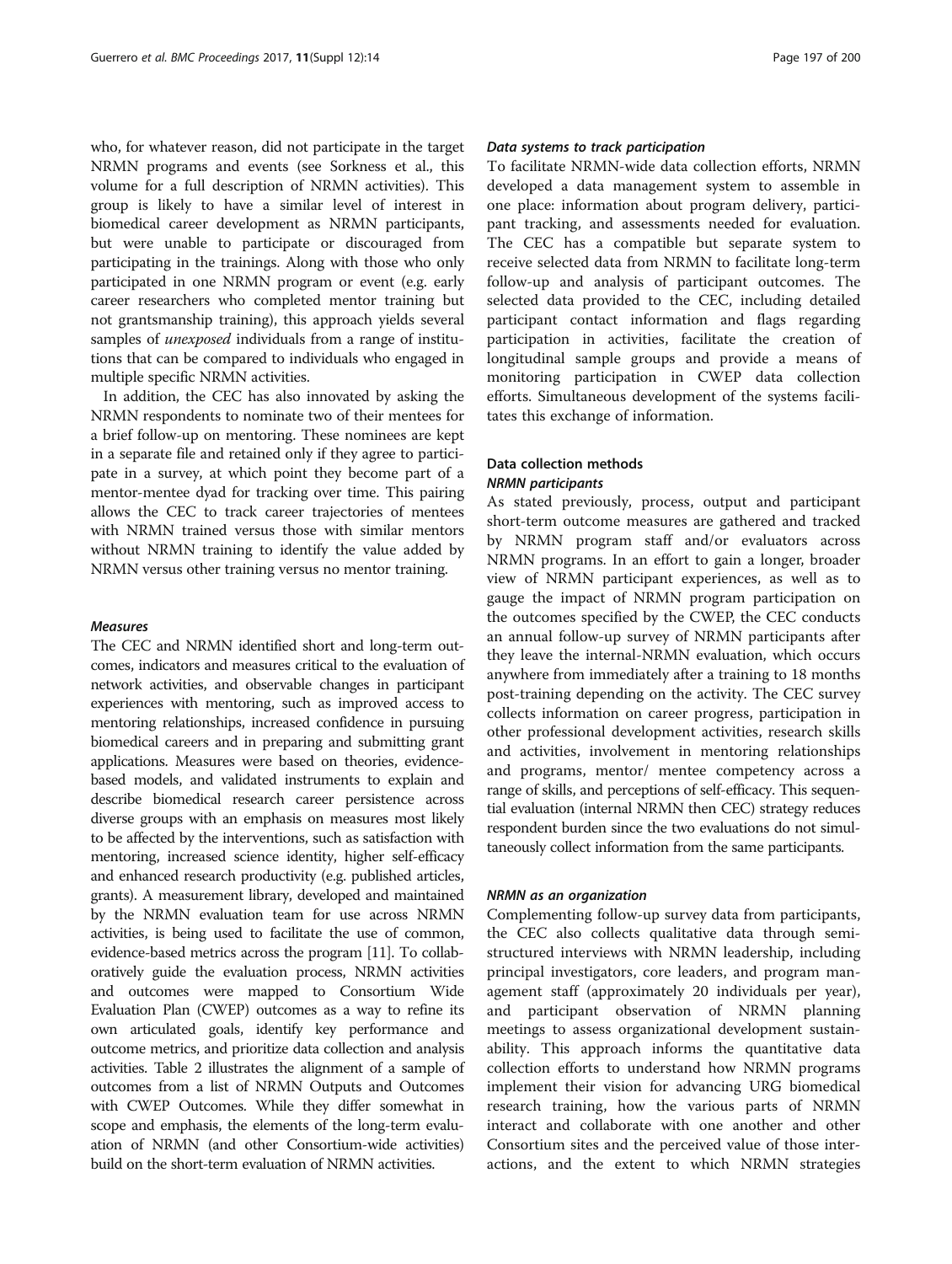<span id="page-5-0"></span>

|  |  | <b>Table 2</b> Sample of Integrated NRMN Outputs, Outcomes and CWEP Outcomes |
|--|--|------------------------------------------------------------------------------|
|  |  |                                                                              |

| NRMN Outputs and Short-term Outcomes <sup>a</sup>                                                                                                                                                                     | Medium & Long-term, CWEP Outcomes <sup>b</sup>                                                                                                                              |
|-----------------------------------------------------------------------------------------------------------------------------------------------------------------------------------------------------------------------|-----------------------------------------------------------------------------------------------------------------------------------------------------------------------------|
| Number and types (gender, race & ethnicity, career stage) of mentors<br>and mentees participating in NRMN activities, accessing resources and/or<br>engaging in mentoring relationships through NRMN                  | Increased participation in mentoring activities (faculty <sup>c</sup> )<br>Increased participation in mentoring activities by URGs (trainees <sup>d</sup> )                 |
| Increased mentee self-efficacy in research tasks and addressing<br>difficult situations in research settings                                                                                                          | Psychosocial variables including academic and scientific self-efficacy                                                                                                      |
| Increased commitment to cultural change in promoting diversity in<br>biomedical research; increased intention to change institutional culture,<br>policies, structures, and/or activities related to mentoring access | Increased institutional commitment to sustaining activities                                                                                                                 |
| Increased number and percentage of faculty/post-docs satisfied<br>with gains in skills/knowledge/confidence / regarding how to<br>write winning grants                                                                | Increased research productivity in grant submissions and awards as PI,<br>multi-PI and/or collaborator                                                                      |
| Number and type of professional development opportunities<br>offered to the community through NRMN or in partnership with NRMN                                                                                        | Increase, enhance, and/or develop inter-institutional collaborations to<br>achieve BUILD (and related) outcomes related to research, mentorship,<br>and faculty development |

<sup>a</sup> The NRMN integrated logic model includes additional outcomes not noted here

**b** Taken from the consortium wide hallmarks/logic model

<sup>c</sup> Faculty includes anyone in the mentoring role and may include graduate students, post-docs, faculty and other researchers/advisors/ coaches

<sup>d</sup> Trainees include undergraduates, graduate students, post-docs and junior faculty

enhance student, faculty, and institutional engagement in biomedical research training for URGs.

More specifically, interviews focus on details surrounding NRMN implementation as a consortium, the perceived strengths and needs of NRMN participants by program staff, network integration, and sustainability efforts. Semistructured observations of NRMN Key Personnel Meetings (KPM) will hone in on how these events contribute to overarching NRMN goals, cultivate potential synergies across NRMN and Consortium-wide program activities, and eliminate or reduce barriers to effective collaborations and programmatic needs. Similar observations will be conducted of NRMN activities as a way of documenting network structure, context, and achievements. Combined, interviews and observations will inform a deeper, contextually driven understanding of process and activity integrity.

### Data analysis

Short-term outcome evaluation data are necessarily descriptive in the early stages of NRMN development as a network. For instance, change-over-time metrics in participant improvements in awareness, knowledge, skills, self-efficacy, confidence, and professional advancement are limited to measures collected during participation in the programs. Several of these findings will be published to inform the community of what activities show promise for broader dissemination. These data are shared with the CEC for longitudinal studies as described.

CEC survey findings will first be used to present descriptive statistics of longitudinal participant outcomes. Comparative analyses will then be performed among different groups of NRMN registrants, including assessing differences in specific domain areas, such as mentor-mentee relationships, research productivity, and

college/career persistence. To control for maturation and other potential threats to validity, we will compare those who participated in specific trainings with those in the database at similar career levels who did not. For example, we will look at the number of people mentored and the mentor's self-assessed skills for NMRN-trained mentors compared to NRMNet web portal registrants who do not have NRMN training.

Differences will also be investigated among trainees working with NRMN coaches through the grants writing training programs and trainees not participating in the coaching program. We will conduct comparative analyses between mentees engaged in other NRMN programming, such as the virtual guided mentorship program, with those not participating in those or other NRMN mentorship programs. These analyses will involve multivariable methods that control for other career-success predictors, such as discipline, institutional status of graduate degree, prior research experience/grant/publication record, and current institutional context.

Using annual follow-up surveys, cumulative data will be examined in a longitudinal analysis of trends and patterns (i.e., difference in differences) during the course of the project. For example, if the mentor training stimulates senior faculty to increase their number of mentees, does this effect decay over several years and return to the mean? For those who have been coached in grant writing skills, does early mentored success in funding become a sustained record of funded projects after they leave the program. These analyses will also be examined to determine if there is any interaction effect by URG status. These are key issues in promoting the longterm goal of impacting the diversity of the NIHfunded workforce.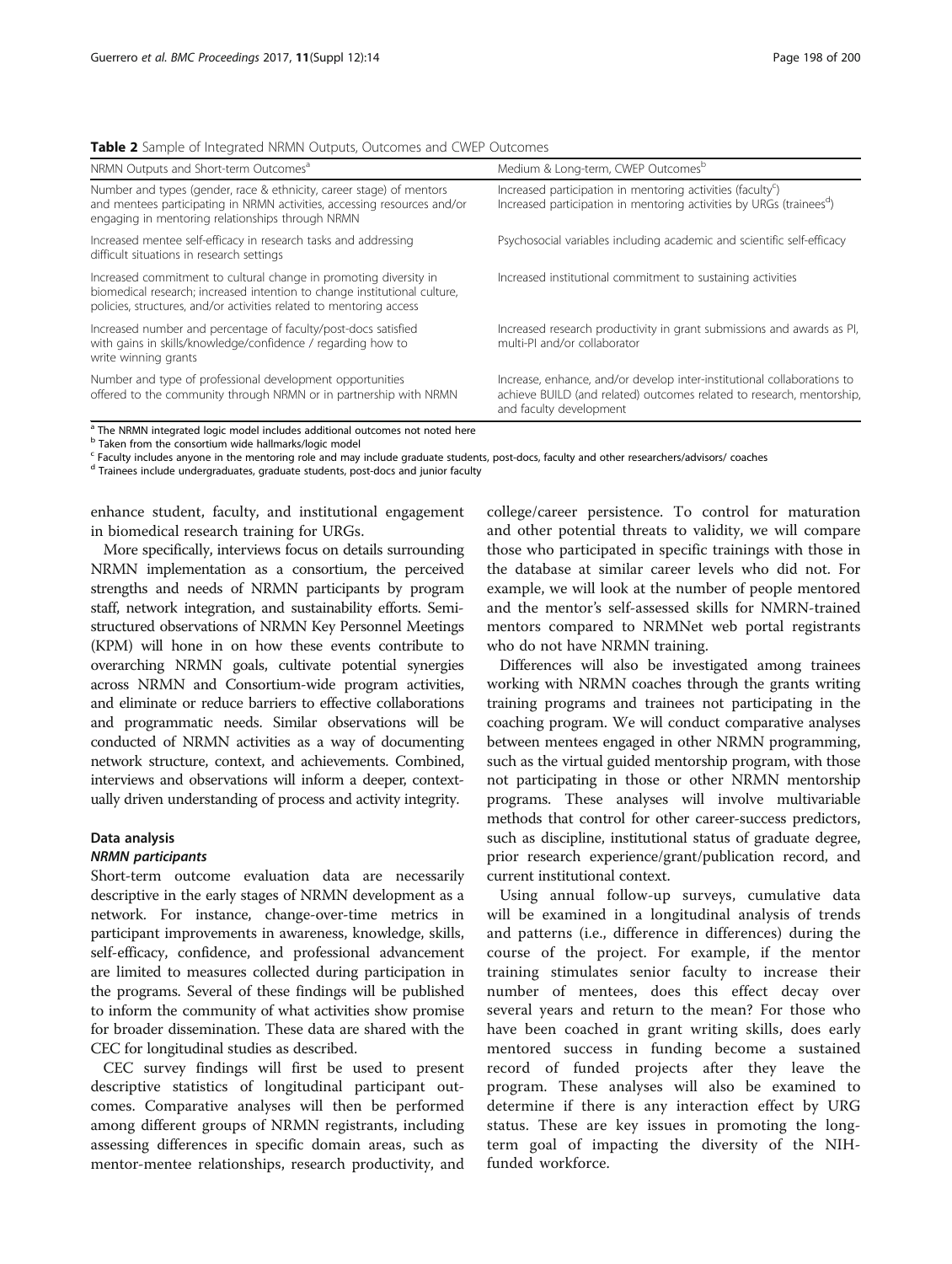Observation and qualitative interview data from NRMN leadership and program staff will be analyzed in 4 cycles [[12\]](#page-7-0). Through pattern coding we will synthesize findings into more meaningful units of analysis [\[13\]](#page-7-0). By grouping similarly coded passages together and assessing the groupings for thematic similarity, difference, frequency, sequence and correspondence, the final coding scheme will be established. Finally, through elaborative coding, we will examine the data with an eye toward the Consortium-wide Evaluation Plan. The coding team will write analytic memos throughout the coding process that will both document the process of the emerging analysis and also serve as guideposts for the collaborative process.

### Conclusion

### Distinctive features and implications for the evaluation of mentoring

The evaluation of NMRN is informed by a utilizationfocused evaluation approach that, by design, engages several critical stakeholder groups. As a collaborative agreement with NIH, we solicit and receive regular feedback concerning the measures and outcomes used to evidence program achievements and challenges in ways that are useful for NIH decision making. The NRMN evaluation team and the CEC work in concert with NRMN leadership to provide continuous feedback in the formative development of their initiatives as they are implemented – data that will later be used to summatively assess NRMN programming in ways that can guide future development and sustainable replication. To facilitate these collaborative actions, deliberate efforts were made to ensure alignment between NRMN program goals with desired Consortium-wide outcomes, and that intermittent results are regularly reviewed to reinforce utility, accuracy, feasibility, propriety, and appropriateness.

The close collaborative working relationship of the CEC and NRMN evaluation teams will continually produce strong and clear plans for coordinated evaluation processes that efficiently and effectively leverage resources (human, financial, technical), knowledge and expertise - that exists across/between both teams. The CEC's collection of both quantitative and qualitative data imbue the NRMN evaluation with an essential understanding of the context in which NRMN was initiated and implemented, as well as to ensure the many communities of stakeholders contributing to, and benefiting from its programs are both honored and integral to its findings.

The results of this NRMN evaluation will be used to inform national policy on how to best design and implement comprehensive mentoring and career development initiatives for diverse populations pursuing careers in biomedical research. Understanding the

complexity of implementing a nationwide mentoring network, as well as the attributes that most support its targeted participants will contribute substantially to the ways in which we consider the role of mentoring to promote researcher diversity in the biomedical sciences.

#### Acknowledgements

We want to thank Mercedes Rubio of the National Institutes of Health, for her contributions to this manuscript and for her efforts to make the NRMN and its evaluation a success.

#### Funding

Work reported in this publication was supported by the National Institutes of Health Common Fund and Office of Scientific Workforce Diversity (USA). Publication of this article was funded by the CEC awards U54GM119024 and U54GM119024–03:S1 administered by the National Institute of General Medical Sciences (NIGMS). The content is solely the responsibility of the authors and does not necessarily represent the official views of the National Institutes of Health.

#### Availability of data and materials

Not a data-based article.

#### About this supplement

This article has been published as part of BMC Proceedings Volume 11 Supplement 12, 2017: The Diversity Program Consortium: Innovating Educational Practice and Evaluation Along the Biomedical Research Pathways. The full contents of the supplement are available online at [https://](https://bmcproc.biomedcentral.com/articles/supplements/volume-11-supplement-12) [bmcproc.biomedcentral.com/articles/supplements/volume-11-supplement-12](https://bmcproc.biomedcentral.com/articles/supplements/volume-11-supplement-12).

#### Authors' contributions

This manuscript included extensive work by all of the authors. The authors have read and consented to the authorship on this version of the manuscript.

#### Authors' information

Lourdes R. Guerrero (CEC, Evaluation Core) is in the Division of General Internal Medicine/Health Services Research at the David Geffen School of Medicine at UCLA. Teresa Seeman (CEC Co-PI, Data Core) and Heather McCreath (CEC, Data Core) are in the Division of Geriatrics at the David Geffen School of Medicine at UCLA. Steven P. Wallace (CEC, Evaluation Core) is chair of the Department of Community Health Science at School of Public Health at UCLA. Christina Christie (CEC, Evaluation Core) is chair of the Department of Education and Jenn Ho (CEC, Evaluation) is in the Division of Social Research Methodology, both at the Graduate School of Education and Information Science at UCLA. Eileen Harwood (NRMN, Evaluation Core) is in the Division of Epidemiology and Community Health at the School of Public Health at the University of Minnesota and Christine Pfund (NRMN PI, Mentor Training Core) is in the Department of Medicine at the University of Wisconsin-Madison.

#### Ethics approval and consent to participate

All evaluation activities of the CEC have been approved by the UCLA IRB.

#### Consent for publication

Not applicable.

#### Competing interests

All authors declare that they have no competing interests.

#### Author details

<sup>1</sup> Division of General Internal Medicine/Health Services Research, David Geffen School of Medicine at the University of California, Los Angeles, CA, USA. 2 Department of Education, Graduate School of Education and Information Sciences, University of California, Los Angeles, CA, USA. <sup>3</sup>Division of Epidemiology and Community Health, University of Minnesota - Twin Cities, Minneapolis, MN, USA. <sup>4</sup> Department of Medicine and Wisconsin Center for Education Research, University of Wisconsin-Madison, Madison, WI, USA. 5 Division of Geriatrics, David Geffen School of Medicine at the University of